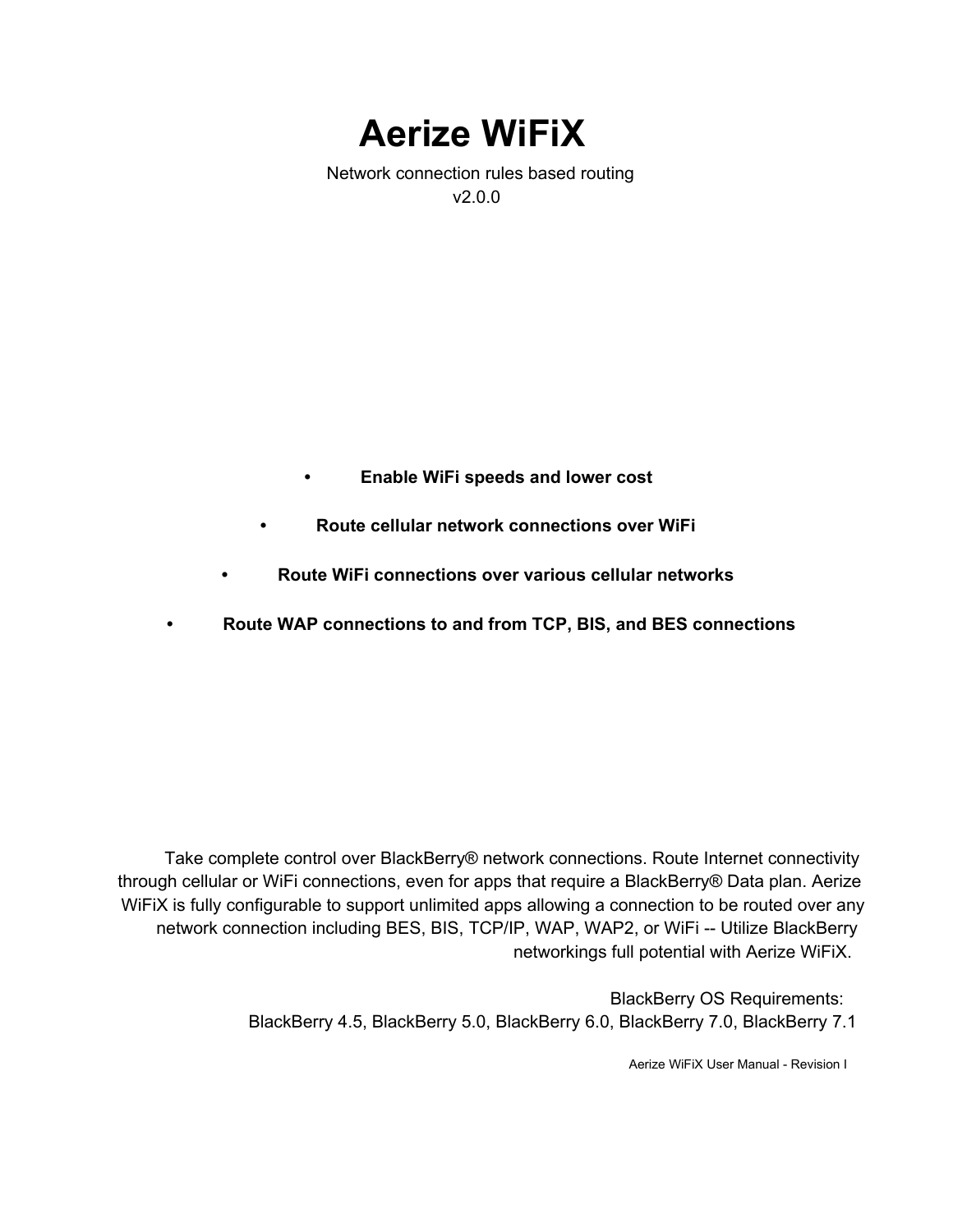# **Installation and Registration**

# **Installation**

It's easy to install Aerize WiFiX; simply run the installer on your personal computer and follow the onscreen instructions.

- 1. Connect your BlackBerry device to your computer
- 2. Run the Aerize WiFiX Desktop EXE
- 3. Enjoy!

# **Registration**

Aerize WiFiX has a fully functional 7 day trial. When the trial period has ended, you may purchase a Serial Code to enable prolonged usage.

- 1. Purchase a Serial Code
- 2. Open the Aerize WiFiX Options
- 3. Enter your Serial Code

# **Application Permissions**

Please enable all permissions for Aerize WiFiX to work properly. Permissions can be enabled by navigating to **BlackBerry Options** > **Advanced Options** > **Applications** > **Aerize WiFiX**, and pressing the menu key, then **Edit Permissions**. If these permissions are not allowed the program may not operate correctly or at all.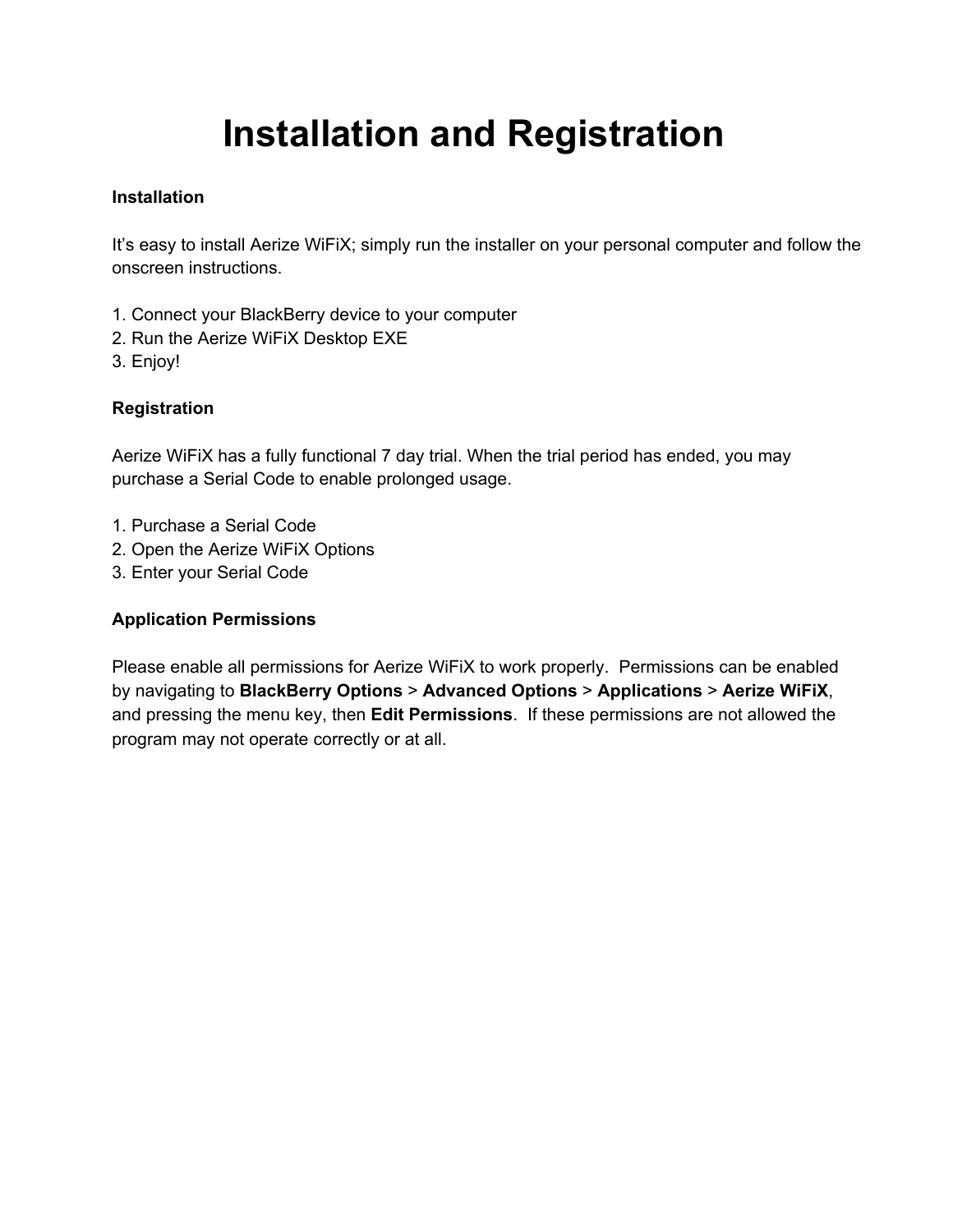# **General Usage**

## **Configuring Aerize WiFiX**

Its easy to configure Aerize WiFiX. Its important to understand the way the Aerize WiFiX works to understand how to configure. Aerize WiFiX sits between the device networking hardware and the software applications that connect through the device networking hardware. When a connection is triggered by the WiFiX settings, Aerize WiFiX will reroute the connection as the settings have instructed. This allows connections that use a BlackBerry Data plan to be routed through the wifi hardware and bypass the mobile data network completely.

Aerize WiFiX is so powerful it can also reroute connections intended for any type of network to any other, for instance if a connection is intended to se send via WiFi, Aerize WiFiX can reroute the connection over any network the device supports, like a BlackBerry BIS connection, or a WAP transport if your cellular provider doesn't support BlackBerry Data plans.

## **Background Service**

To enable re routing of network connections, you must enable the background service. To quickly disable all connections, simply disable the Aerize WiFiX Background Service.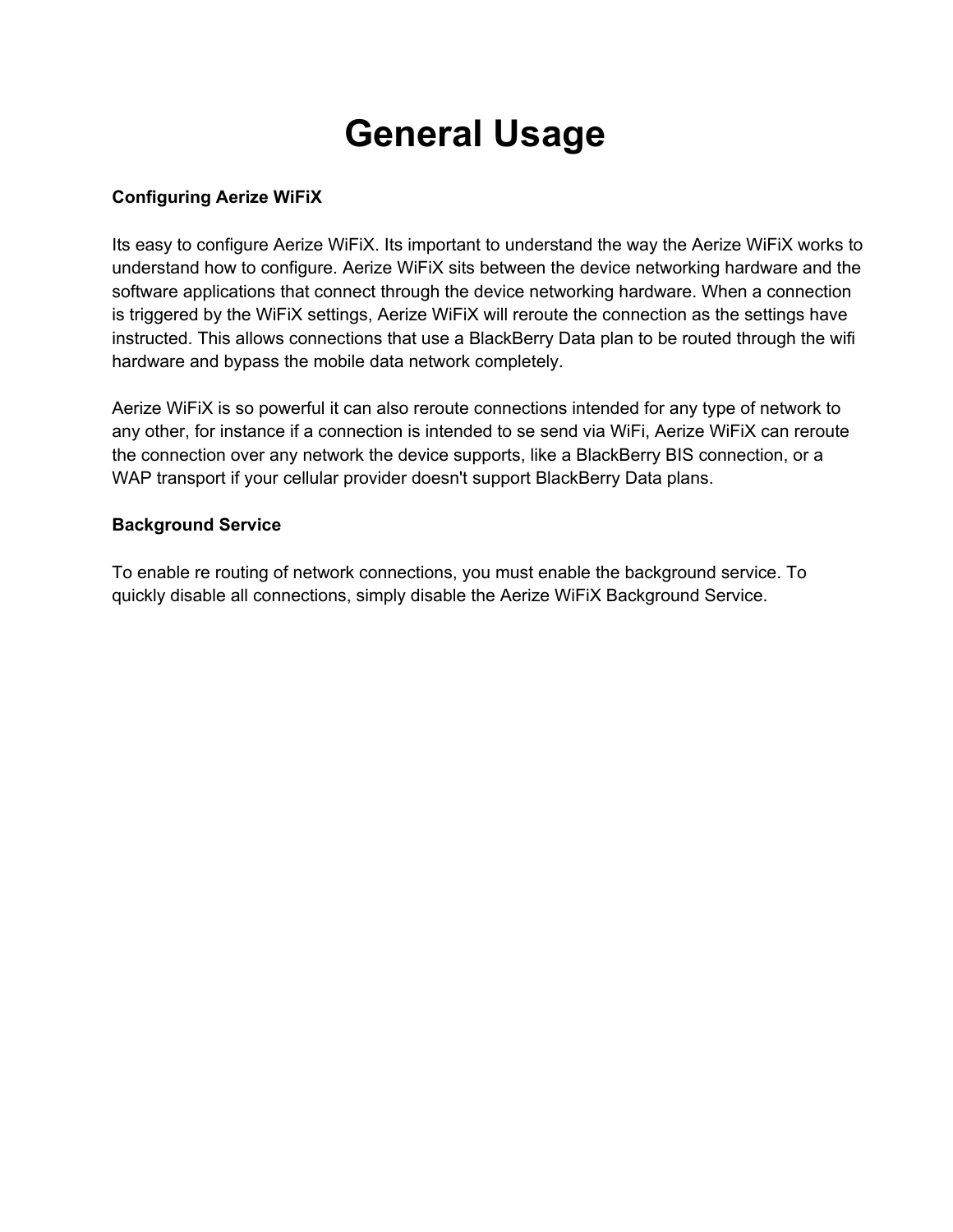# **Rules**

Rules are a collection of triggers and a route that will be applied to the connection when the rule has been triggered. When a connection to one of these hosts occurs, the rule will be triggered.

The main WiFiX screen shows all of the rules that are entered. If all rules are removed, Aerize WiFiX will ask you if you would like to import the default settings, which will include rules for many popular BlackBerry Applications.

Rules can be enabled and disabled individually by selecting the rule and enabling with a checkmark, or disabling without a checkmark. Please ensure that the Background Service is also enabled for the rule to be in effect. Editing a rule will allow you to enter a name, edit or add triggers and edit or add a route.

## **Delete Rule**

To delete a rule, select the rule you would like to delete, then open the menu and select '**Delete Rule**'.

# **Edit Rule**

To edit a rule, select the rule you would like to edit, then press the menu button and select '**Edit Rule**'.

# **Add Rule**

To add a rule, choose the **Add** button at the bottom of the main screen, this will create a new rule and let you edit the rule options.

## **Import Rules**

You can import rules that have been exported by Aerize WiFiX v1.x or v2.x, chose the '**Import Rules**' option from the menu and select the rules to import.

# **Export Rules**

You can export rules that will be compatible with Aerize WiFiX 2.0 with the '**Export Rules**' menu option. Simply choose the location to save the rules, and the name of the file.

# **Add Host**

Choose **'Add Host'** to add a new host that will trigger the current rule.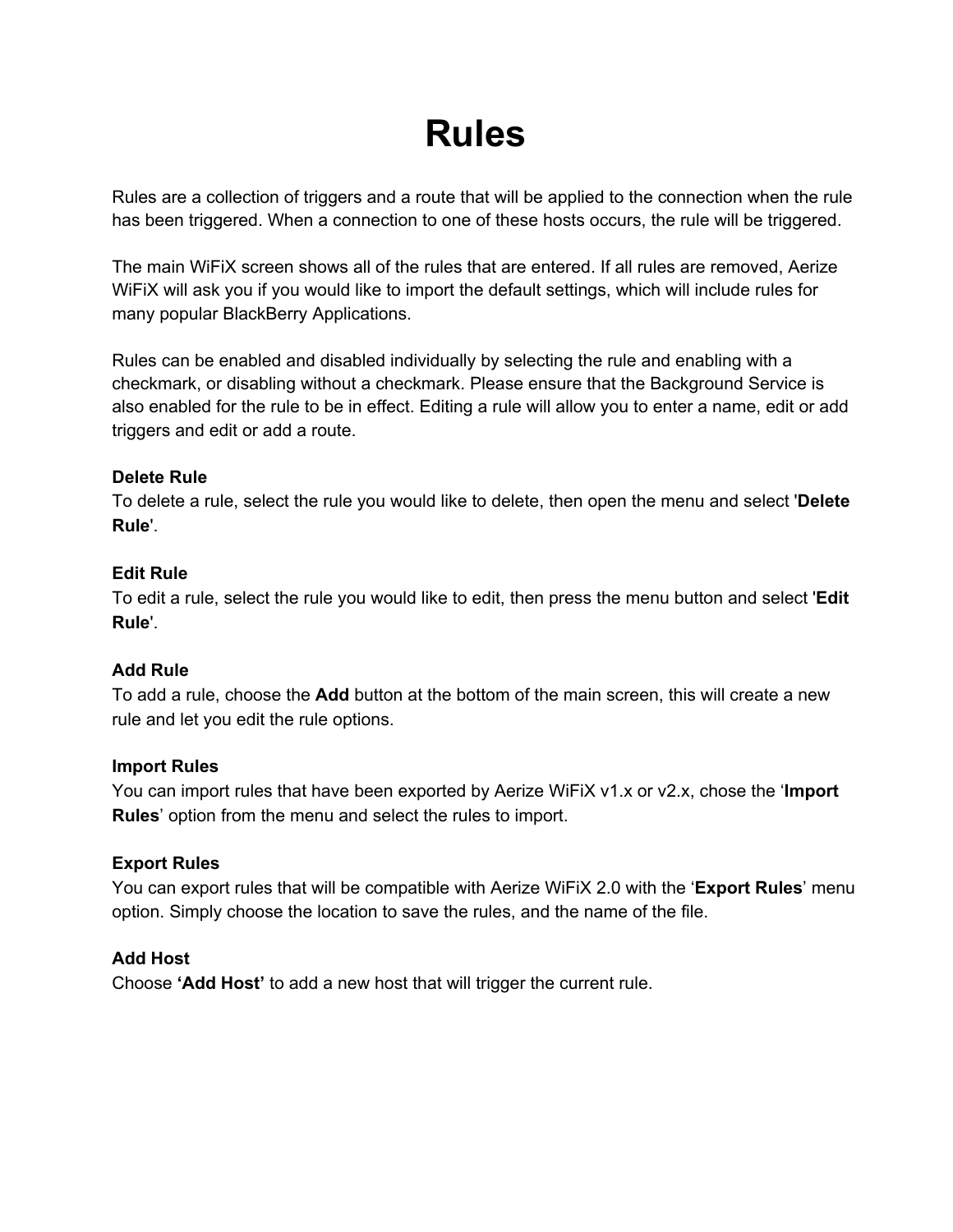# **Routes**

When a connection triggers a rule, the associate route will be applied to the connection that triggered the rule. The route can be any of the default routes, or a user defined route. Please note that routes may be mobile operator specific.

To Edit an existing route, edit a rule and select the option to '**Edit Routes**'. You can select any route and make changes to the route. You can also delete or add a new route. NOTE: If you would like the default routes again, delete all routes and the Default Routes will be imported.

## **Name**

The name is a description of the route, and has no effect on how the route operates.

## **Require Active Connection**

If enabled this route will not be applied if the connection is not currently active. This can be very useful for wifi connections. For instance, if a connection is to be re routed when a wifi connection is active, it will work like normal without an active wifi connection.

## **Format**

The route format can be very complicated, and very mobile operator specific. There is a lot of information of the internet, you should be able to find a working format string for your operator on the internet. You may use some placeholders for the format string:

<URL> will include the original triggering url, including the protocol (http://), host, port, and uri. <URI> will include the path part of the triggering url.

<HOST> will include the name of the original triggering url.

<PORT> will include the port of the original triggering url.

You can add parameters to the end. All paramaters of the trigering request will be striped, and the routes paramaters will be used.

### **New**

You can create a new route by choosing the **'New'** button.

## **Delete**

You can delete the current route with the **'Delete'** button.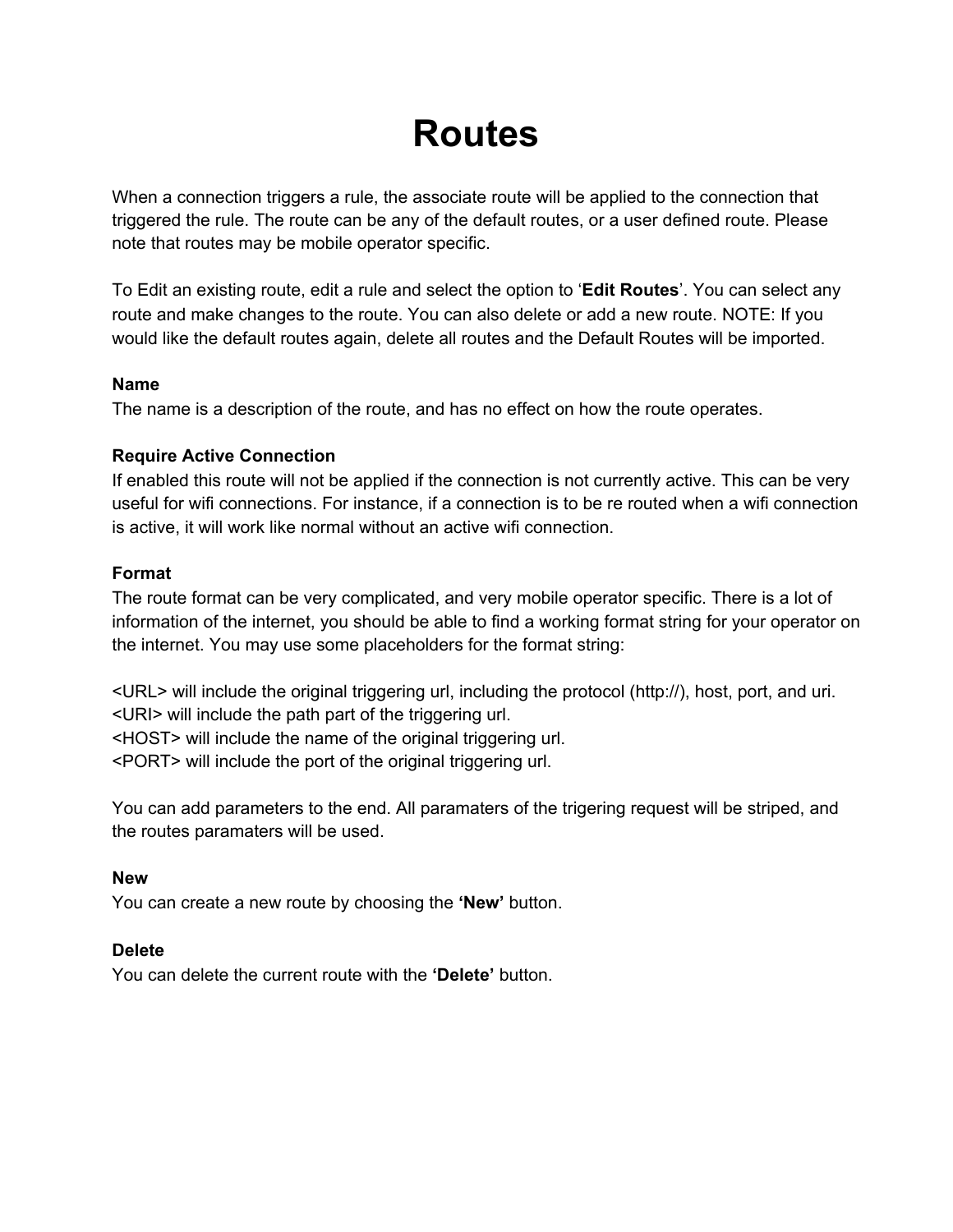# **Common Questions**

# **Q. How can I Determine the hosts of a 3rd party application?**

A. Open the BlackBerry **Options** > **Device** > **Application Management** > **Edit Permissions**, and set the Internet permission to prompt for the application you want to check. Each time the application opens a connection, it will now prompt with the destination of the connection.

# **Q. How can I disable the onscreen keyboard on the BlackBerry Storm?**

A. Please disable compatibility mode. Highlight the application icon, press **Menu**, and uncheck the **Compatibility** item.

## **Q. How can I upgrade my device software?**

- A. Follow the steps below:
- 1. Backup your device information
- 2. Download and Install the latest OS for your device ( [http://na.blackberry.com/eng/support/downloads/download\\_sites.jsp](http://www.google.com/url?q=http%3A%2F%2Fna.blackberry.com%2Feng%2Fsupport%2Fdownloads%2Fdownload_sites.jsp&sa=D&sntz=1&usg=AFQjCNFbbE04iGq0EEgY5BPBlvG2ExXvLw) )
- 3. Upgrade your device using the Application Loader from BlackBerry Desktop Manager